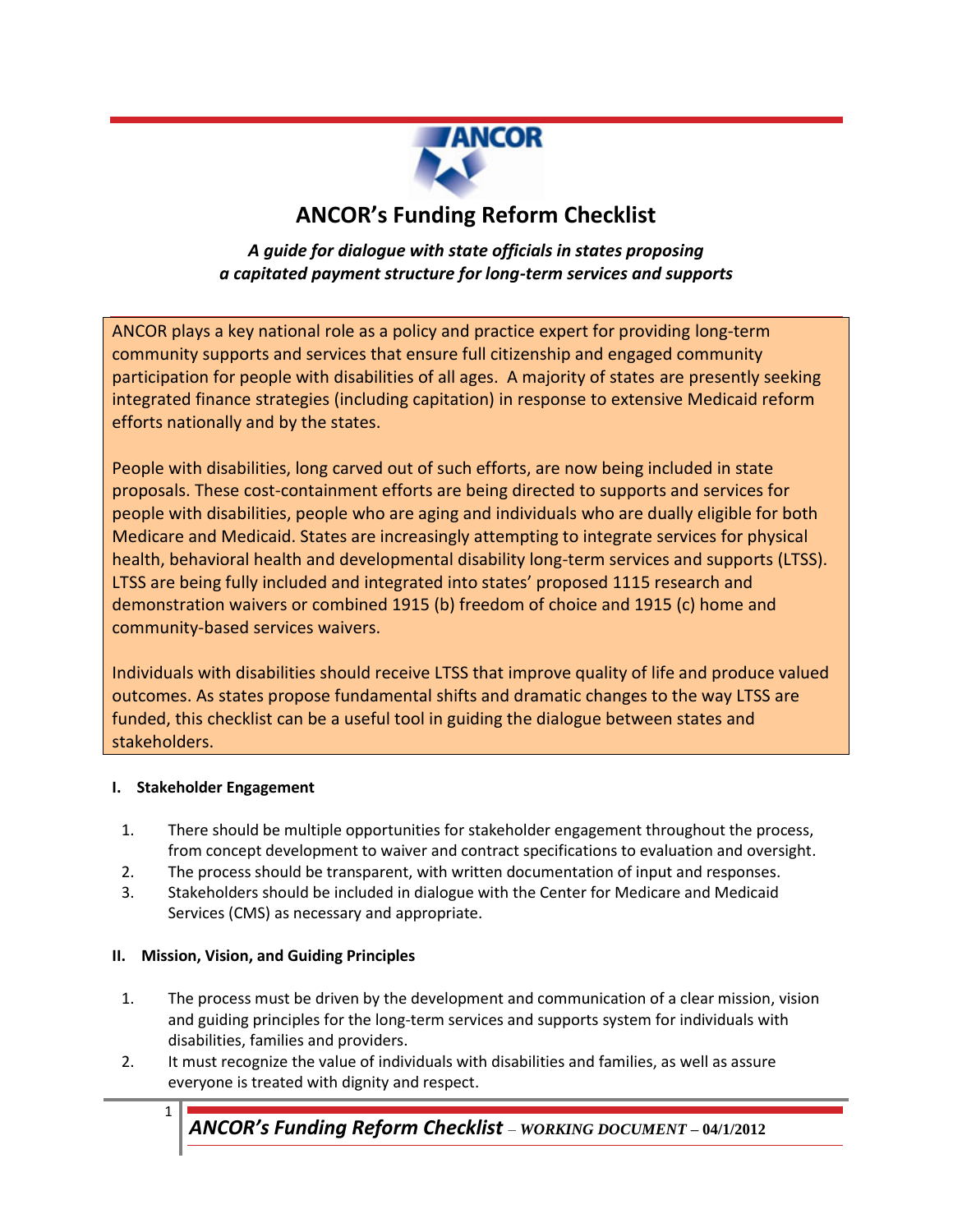- 3. It must acknowledge all stakeholders as full partners with the state.
- 4. It must be performance and outcome-oriented.
- 5. It should include a no-wrong-door solution.

#### **III. Core Values to Consider**

- 1. The foundation of LTSS should be based on principles of independent living and a psychosocial and recovery approach rather than a traditional *medical model*.
- 2. LTSS should result in an array of individually tailored services and supports, including a key role for assistive and environmental technologies and benefits counseling, rather than resulting in a continuum of care or beds and slots to be filled.
- 3. The array of LTSS options should be driven by a person-centered-planning approach rather than the needs of facilities.
- 4. The array of LTSS options should include a strong self-directed support option for anyone who opts to self-direct, including the ability to modify the level of support necessary to successfully self-direct.
- 5. There should be an ability to develop individual budgets for individuals supported.
- 6. The "Employment First" philosophy should be recognized and promoted.
- 7. The array of LTSS options should foster natural supports.

#### **IV. Assessment and Rate Setting Methodology**

- 1. The assessment and rate setting methodology should recognize the diversity of support needed within the populations.
- 2. The assessment and rate setting methodology should establish the application of a uniform assessment tool(s), provided by an entity independent of the provider or the managed care organization (MCO), to assure equity and to define levels of support as well as recognize a minimum of 5–7 risk adjusters (capitated rates).
- 3. The assessment and rate setting methodology should recognize geographic differentials within the state based upon elements such as wages, fringe benefits, housing and transportation.
- 4. The assessment and rate setting methodology should structure financial incentives to influence behavior to achieve valued outcomes consistent with mission, vision and guiding principles.
- 5. The assessment and rate setting methodology should recognize that needs change over time and assessments will be done as an individual's circumstances change.
- 6. The assessment and rate setting methodology should be built upon at least 2–3 years of Medicaid (and, as appropriate, Medicare) claims data, including acute, behavioral health and *LTSS claims*, as available and appropriate. Emphasis should note that acute and behavioral health claims data should *not* be used to determine costs of LTSS as those supports are not medically based. LTSS data needs to be established and tracked over time relying upon LTSS claims (realizing there is limited data) as a baseline and then incorporating costs as determined through person-centered planning.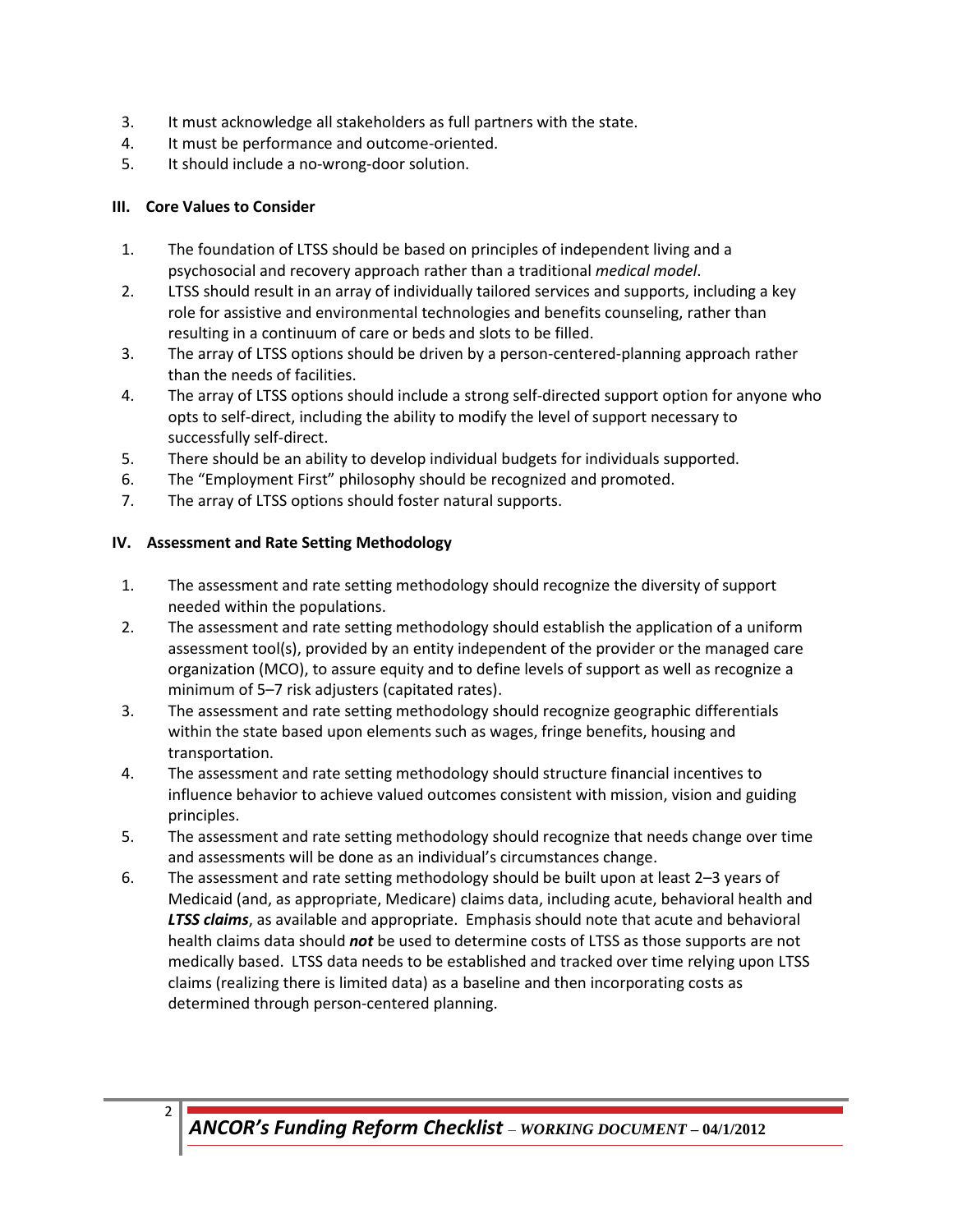#### **V. Performance Measures and Metrics**

- 1. Performance measures and metrics must be explicit in the state purchasing specifications and contract language. The requirements and accountability for services and supports must be executed through the contract between the state and the MCO.
- 2. Outcome measures must be articulated that are non-clinical in nature and are focused on LTSS (in addition to acute and behavioral health).
- 3. Performance measures and metrics should incorporate independence, productivity, integration, inclusion and self-direction into all RFPs and contracts.
- 4. Performance measures and metrics should incorporate equality of opportunity, independent living, economic self-sufficiency and full participation as defined in the Americans with Disabilities Act (ADA).
- 5. Performance measures and metrics should incorporate the *integration mandate* of the ADA and the Olmstead Supreme Court decision.
- 6. Performance measures and metrics should establish benchmark data and articulate the definition of quality including requiring continuous quality improvement for non-clinical outcomes.
- 7. Performance measures and metrics should define the roles of all external quality reviews that will be required including primary, acute and LTSS; which organizations will be used; and what the frequency of reviews will be.
- 8. Performance measures and metrics should articulate an accreditation process if applicable, including what will be required or encouraged (such as CQL, CARF or others).

## **VI. Type of Waiver(s) Being Used and Other Medicaid Policies**

- 1. If a 1915 (b ) freedom of choice waiver, to what services and supports will it be applied? It must provide assurance for choice between at least two MCOs, choice of service coordinator, and choice of provider.
- 2. If a 1115 research and demonstration waiver, what are the Medicaid requirements the state is asking to be waived by CMS?
- 3. There must be a delineation of which federal regulations, including appropriate citations, will apply to the MCOs and to its provider networks.
- 4. There should be a discussion explaining the linkages to and potential impacts from other ACA efforts such as Health Homes, Community First Choice, Money Follows the Person, Section 1915 (I) HCBS state plan amendments, the State Health Exchange, and the Medicaid-Medicare "Dual Eligibles" initiatives.

## **VII. State Responsibility and State Regulations**

- 1. There must be assurance that the state is ultimately responsible for services and quality and cannot delegate or contract this away to a third party.
- 2. State regulations must be modified to reduce process burden in exchange for performance outcome measures as the accountability standard.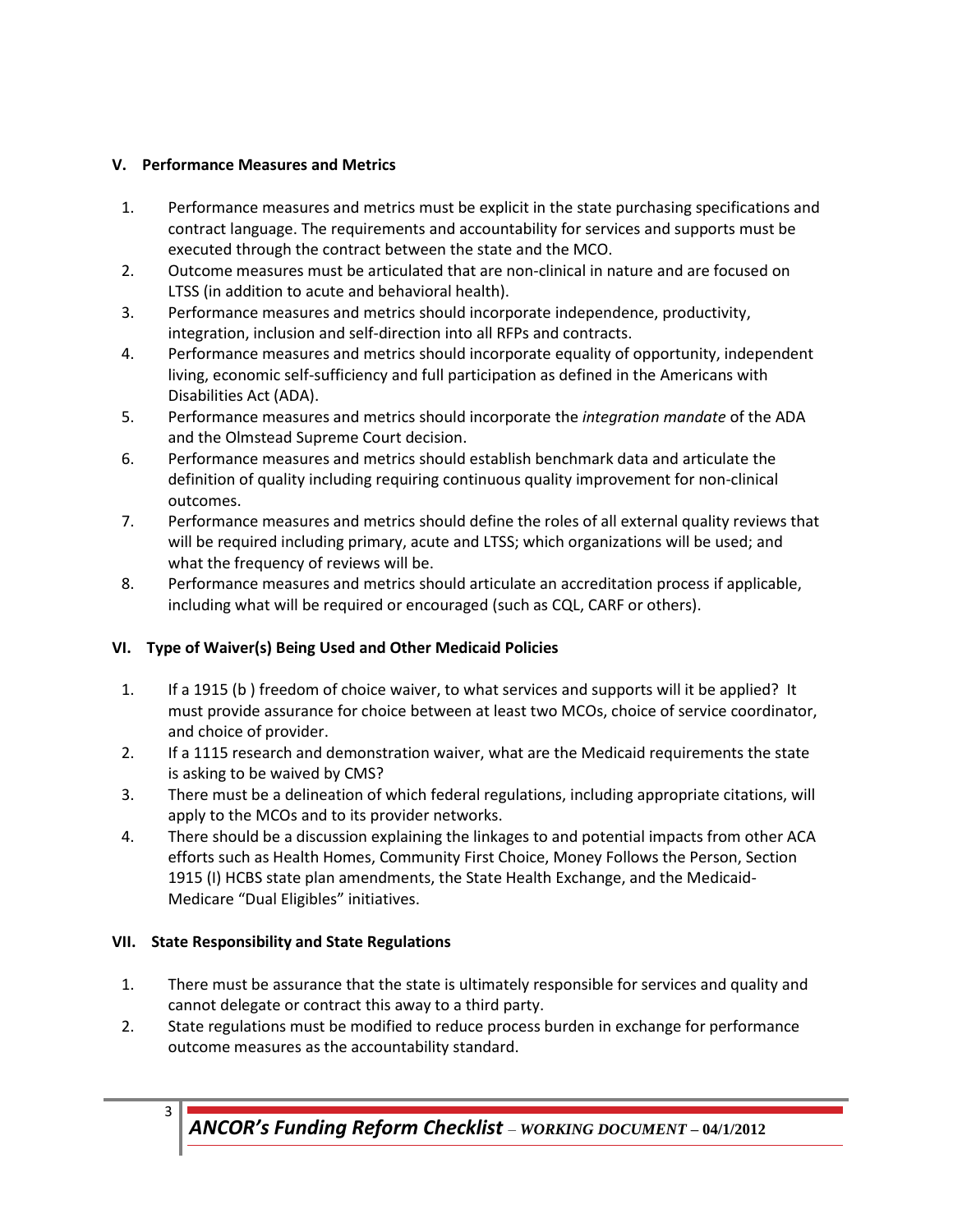- 3. State regulations should focus on the *what* and allow provider creativity on the *how* to accomplish the regulation (e.g., state regulation for six characteristics of a person-centered plan rather than 10–15 pages of detailed, step-by-step processes and methods for a person centered plan).
- 4. The state must provide basic safeguards to assure that individuals are safe and secure without compromising an individual's civil rights, choice, informed decision making and dignity of risk.
- 5. The state should encourage and support innovation.
- 6. The state should establish timely and transparent grievance and appeals processes for individuals and families, as well as providers (sub-contractors) with MCOs and with the state.
- 7. The state must assure active, independent oversight and monitoring and a robust evaluation of the MCOs and their provider networks.
- 8. The state must take the lead responsibility for continuing statewide Direct Support Professional (DSP) workforce development or apprenticeship initiatives.
- 9. The state should provide infrastructure support to enhance both self-advocacy and family support movements.

## **VIII Financial Risk between the State and the MCOs**

- 1. The contract must define the amount of risk shared by the state with the MCO. It could be "full risk" to the MCO or could contain a "risk corridor" of a limited and/or shared risk between the state and the MCO.
- 2. The contract with the MCO should be conducted in a transparent process in which the MCO capitation rates and the provider rate-setting mechanisms are known.
- 3. The contract should define what portion of the risk, if any, will be shared with the provider network.
- 4. The contract should clearly designate which state agency is responsible to license the MCO and which state regulations will be applied (e.g. such as those for an HMO should be disclosed).
- 5. The contract should clearly articulate the amount or level of reserves that must be maintained by the MCO.
- 6. The contract should clearly articulate minimum loss ratios, stop loss factors, shared savings, etc.
- 7. The contract should clearly limit the percentage of revenue that can be used for administration and profit margins.
- 8. The contract should define the role of and relationship to community mental health centers and federally qualified health centers.

## **IX. Requirements for the MCOs**

- 1. MCOs should be required to document staff knowledge and expertise in LTSS for children and adults with disabilities under the age of 65.
- 2. MCOs should have demonstrated experience in providing quality health care services and supports to children and adults with disabilities and chronic health conditions.
- 3. MCOs should have knowledge of evidence-based best practice in LTSS for persons with disabilities.